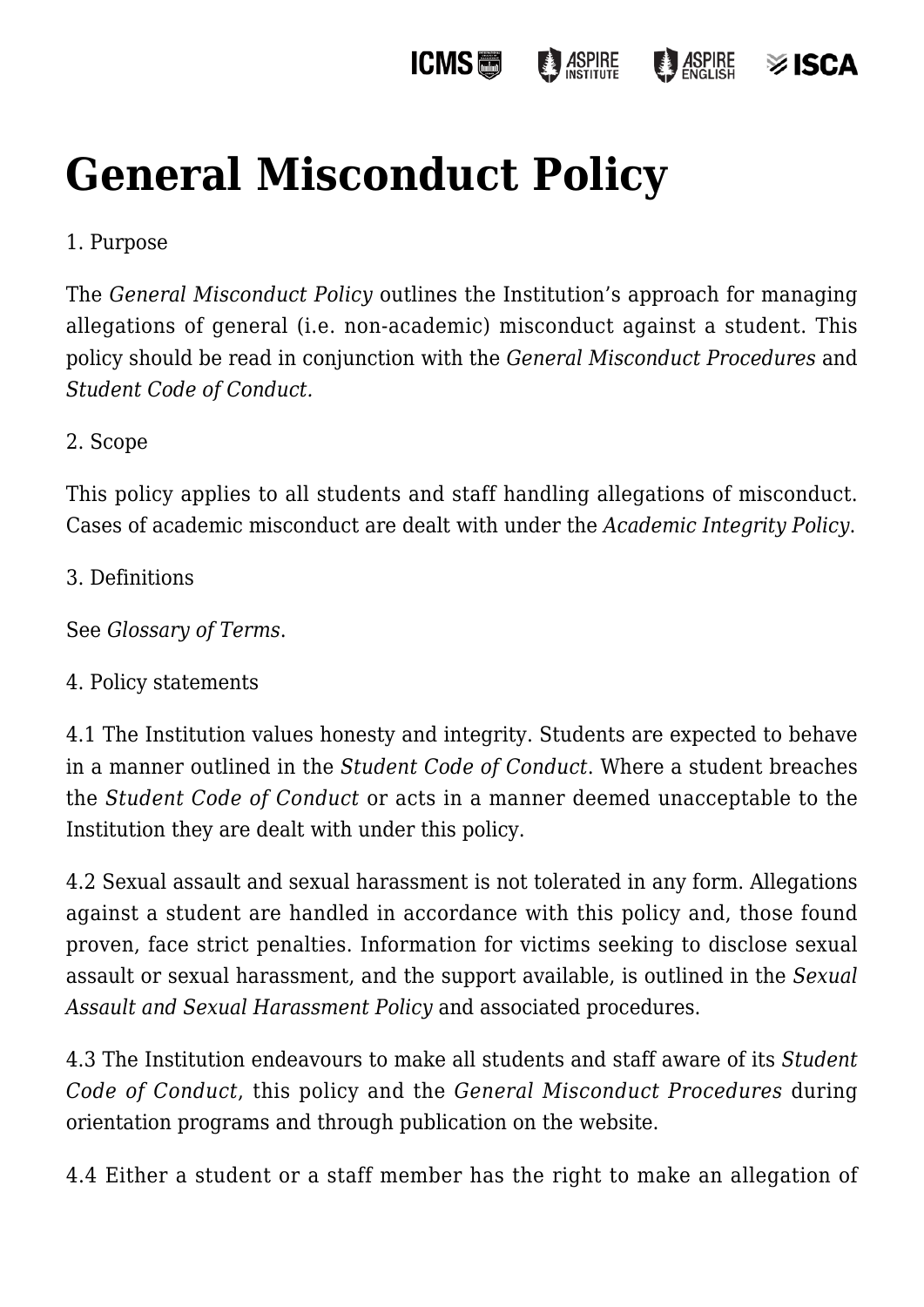general misconduct ("misconduct") against a student.

4.5 Allegations of misconduct are handled with courtesy, confidentiality, consistently and without fear of prejudicial treatment.

**ICMS**圖

ASPIRE

 $\frac{1}{2}$  ASPIRE

isc∆≋

4.6 In considering allegations of misconduct, the Institution applies the following principles of procedural fairness:

- allegations are appropriately investigated;
- ensure that the investigation process is fair, transparent and consistent;
- provide opportunity for student to respond to any allegation against them;
- decisions are made in a timely manner;
- decisions lack bias;
- protect all parties involved from victimisation; and
- decisions are evidence based.

4.7 Penalties for proven cases of misconduct are consistent and fair. The *General Misconduct Procedures* outline the levels of misconduct and the possible penalties or outcomes.

4.8 Students are entitled to review the outcome and/or penalty of a proven allegation in accordance with the *Complaints and Appeals Policy*.

4.9 The person making the allegation may, at any stage, opt to withdraw the allegation or decline to proceed with an investigation. However, the Institution has the discretion of continuing the investigation.

4.10 Secure and confidential records are kept of all investigations and outcomes in accordance with the *Privacy Policy*.

- 5. Roles and responsibilities
- 5.1 Students are responsible for:
	- behaving with honesty and integrity;
	- acting in a manner outlined in the *Student Code of Conduct*; and